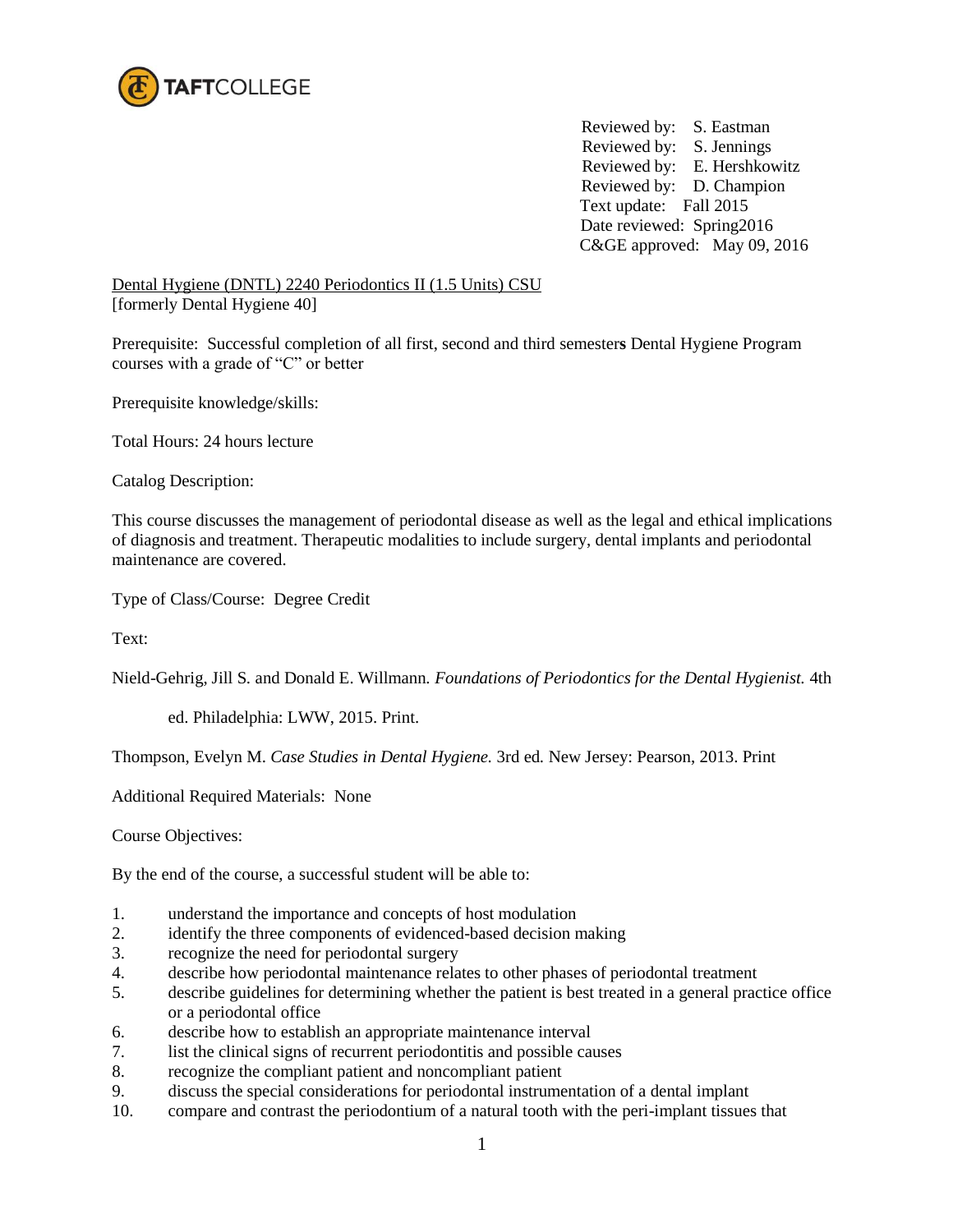

surround a dental implant

- 11. outline the typical treatment steps for a gingival abscess, periodontal abscess, pericoronal abscess and necrotizing ulcerative gingivitis
- 12. in the clinical setting, thoroughly document all periodontal treatment including treatment options, cancellations, patient noncompliance, informed consent, refusal of treatment and follow up
- 13. provide a few of the possibilities for future directions in the management of periodontal patients by dental hygienists
- 14. apply content learned to comprehensive case studies

Course Scope and Content:

- Unit I Therapies for Managing the Periodontal Patient or Implementation of Periodontal **Therapies** 
	- A. Host modulation
		- 1. Potential importance in treating periodontal patients
		- 2. Host modulation agents
	- B. Periodontal maintenance
		- 1. Procedures and planning
		- 2. Disease recurrence / root caries as a complication
		- 3. Patient compliance
	- C. Dental implant maintenance
		- 1. Anatomy of the dental implant
		- 2. Peri-implant disease
		- 3. Instrumentation of the dental implant
		- 4. Maintenance intervals for patients and self-care aids
	- D. Future directions for managing periodontal patients
		- 1. Risk factors for developing periodontal disease
		- 2. Systemic diseases connected to periodontal disease
		- 3. Additional treatment modalities
- Unit II Periodontal Surgery
	- A. Indications and contraindication for periodontal surgery
	- B. Knowledge of the common types of periodontal surgeries
	- C. Healing after periodontal surgery
		- 1. Terminology
		- 2. Biological enhancement
	- D. Management following periodontal surgery

## Unit III Periodontal Emergencies

- A. Abscesses of the periodontium
- B. Necrotizing periodontal disease
- C. Primary herpetic gingivostomatis
- Unit IV Best Practices for Periodontal Care
	- A. Concept of best practices
	- B. Evidence-based healthcare
	- C. Strategy for finding evidence
- Unit V Comprehensive Patient Cases
	- A. Adolescents
		- B. Adult Periodontitis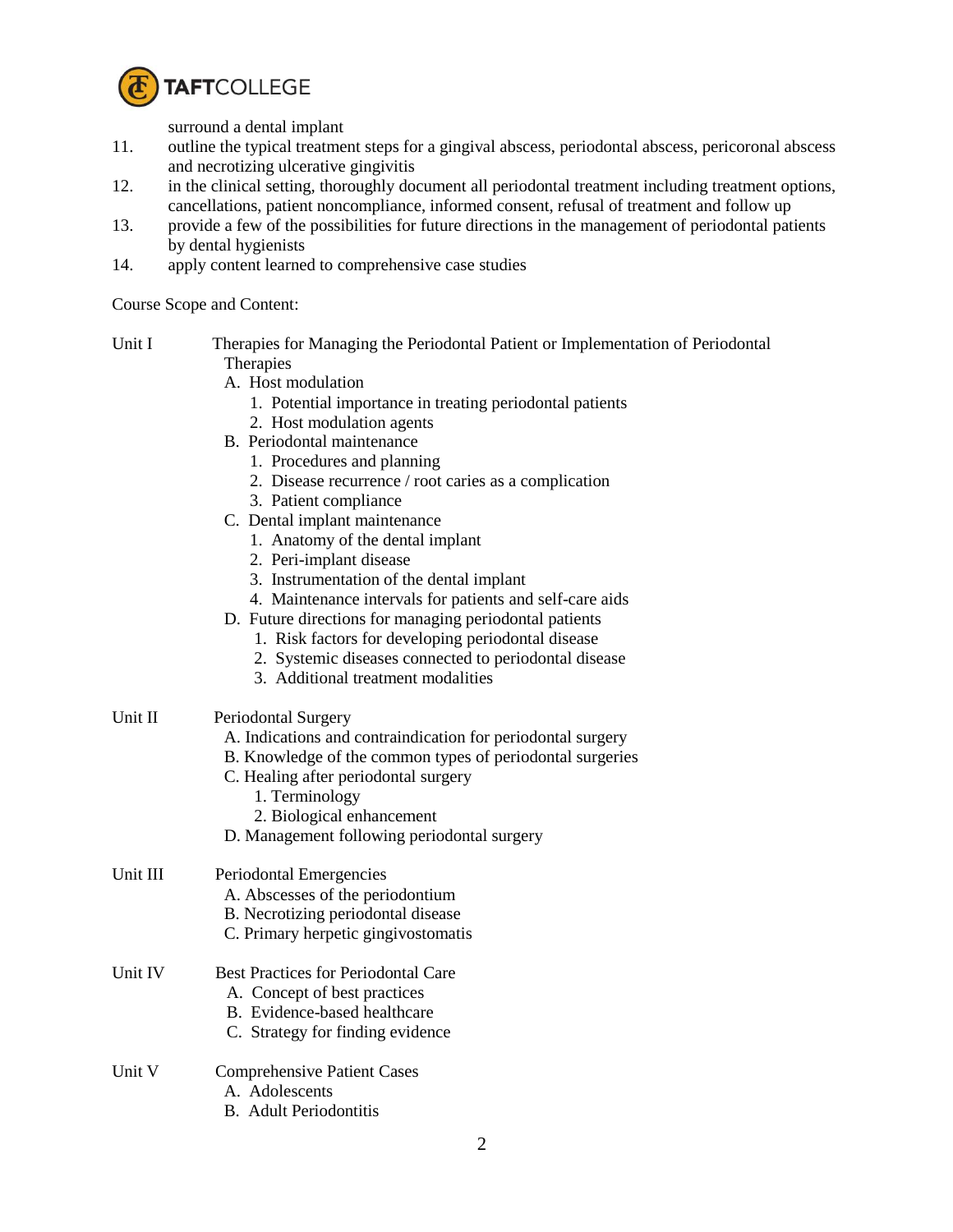

- C. Medical Compromised
- D. Geriatric Patient
- E. The Disabled Patient
- Unit VI Documentation and Insurance Reporting of Periodontal Care
	- A. Legal Issues and Documentation
	- B. Computer Based Patient Records
	- C. Insurance Codes for the Periodontal Patient
	- D. Documentation of Periodontal Care

Learning Activities Required Outside of Class:

The students in this class will spend a minimum of 3 hours per week outside of the regular class time doing the following:

- 1. Independent reading and studying
- 2. Independent research
- 3. Review case studies

Methods of Instruction:

- 1. Lecture
- 2. Guest lecture
- 3. Audiovisual presentations
- 4. Class discussions

## Methods of Evaluation:

- 1. Exams and quizzes, including:
	- a. multiple choice questions
	- b. matching questions
	- c. true/false questions
	- d. case study questions
- 2. Writing assignment, topic to be determined by the instructor
- 3. Case Study presentation on a patient
	- a intraoral photos
	- b. narrative
	- c. study models
	- d. periodontal assessment and periodontal re-evaluations
	- e. nutritional analysis
	- f. tobacco cessation
	- g. use of various treatment modalities
	- h. risk assessments

Supplemental Data:

| TOP Code: | 124020: Dental Hygienist |
|-----------|--------------------------|
|           |                          |
|           |                          |